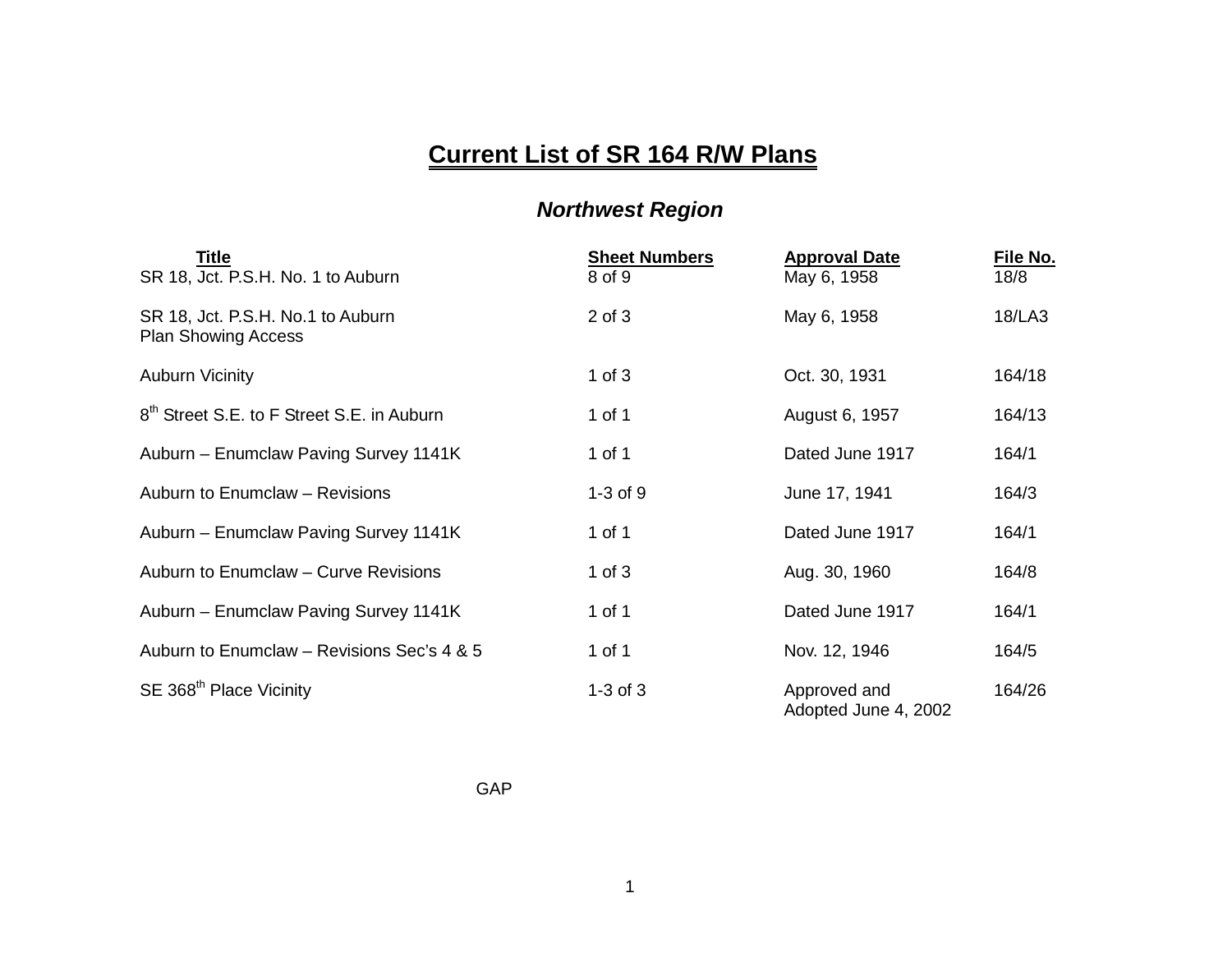| Auburn to Enumclaw - Curve Revisions         |            | $2$ of $3$   | Aug. 30, 1960                        | 164/8  |
|----------------------------------------------|------------|--------------|--------------------------------------|--------|
|                                              | <b>GAP</b> |              |                                      |        |
| Auburn to Enumclaw - Revisions Sec's 4 & 5   |            | 1 of 1       | Nov. 12, 1946                        | 164/5  |
|                                              | <b>GAP</b> |              |                                      |        |
| S.E. 388 <sup>th</sup> St. Vic.              |            | $1-3$ of $3$ | Approved and<br>Adopted June 4, 2002 | 164/27 |
| S.E. 392 <sup>nd</sup> St. Intersection Vic. |            | $1-4$ of $4$ | May 18, 1989                         | 164/23 |
| Auburn to Enumclaw - Curve Revisions         |            | 3 of 3       | Aug. 30, 1960                        | 164/8  |
| S.E. 400 <sup>th</sup> Street Vicinity       |            | 1 & 2 of 2   | May 19, 1978                         | 164/15 |

GAP